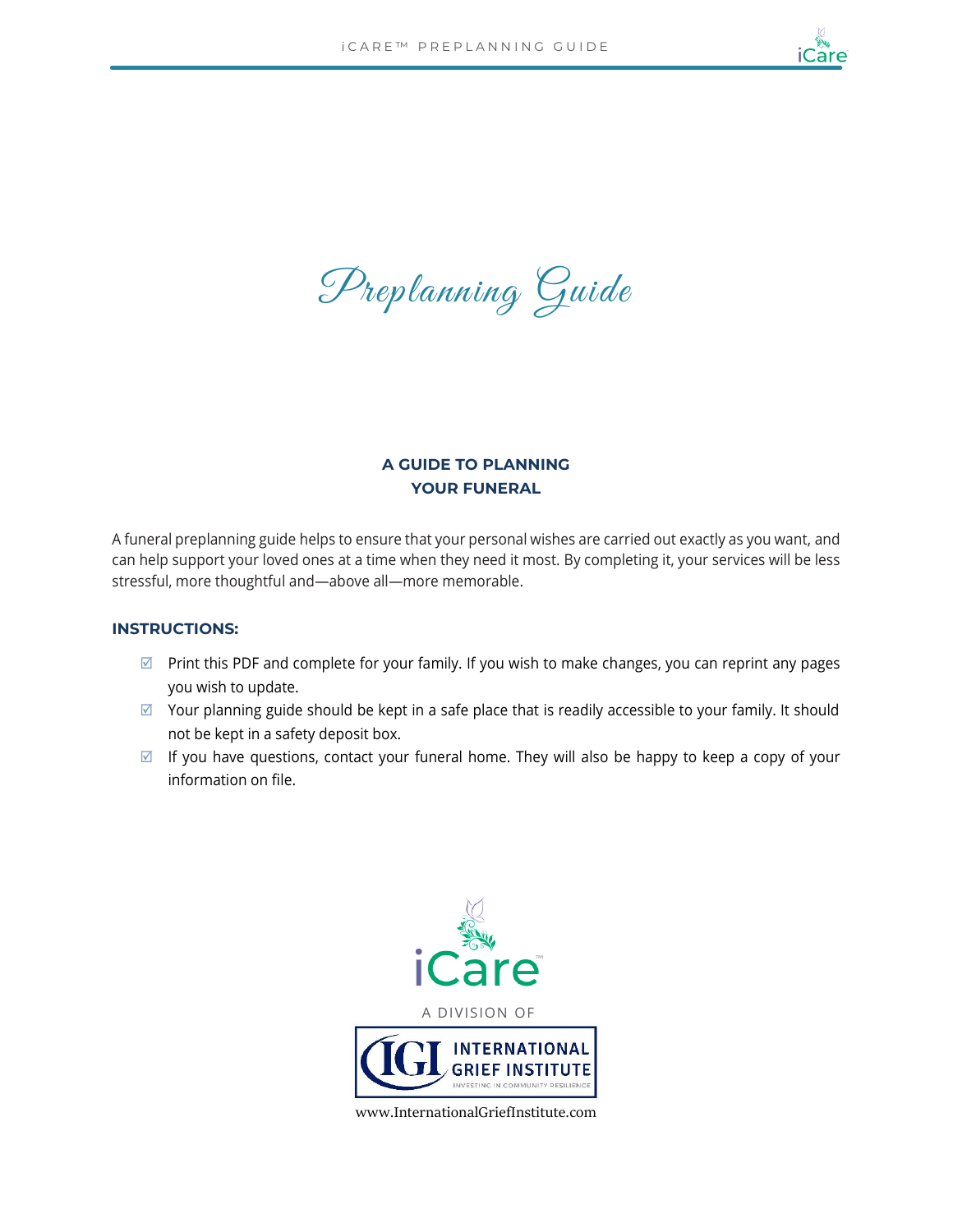



| 2  |                                    | $\mathcal{P}$   |
|----|------------------------------------|-----------------|
| 3  |                                    | 3               |
| 4  |                                    | 5               |
| 5. |                                    | 6               |
| 6  |                                    | 10              |
| 7  | Social Security & veteran benefits | 11              |
| 8  |                                    | 12 <sup>°</sup> |
| 9  |                                    | 14              |
| 10 | Important documents                | 16              |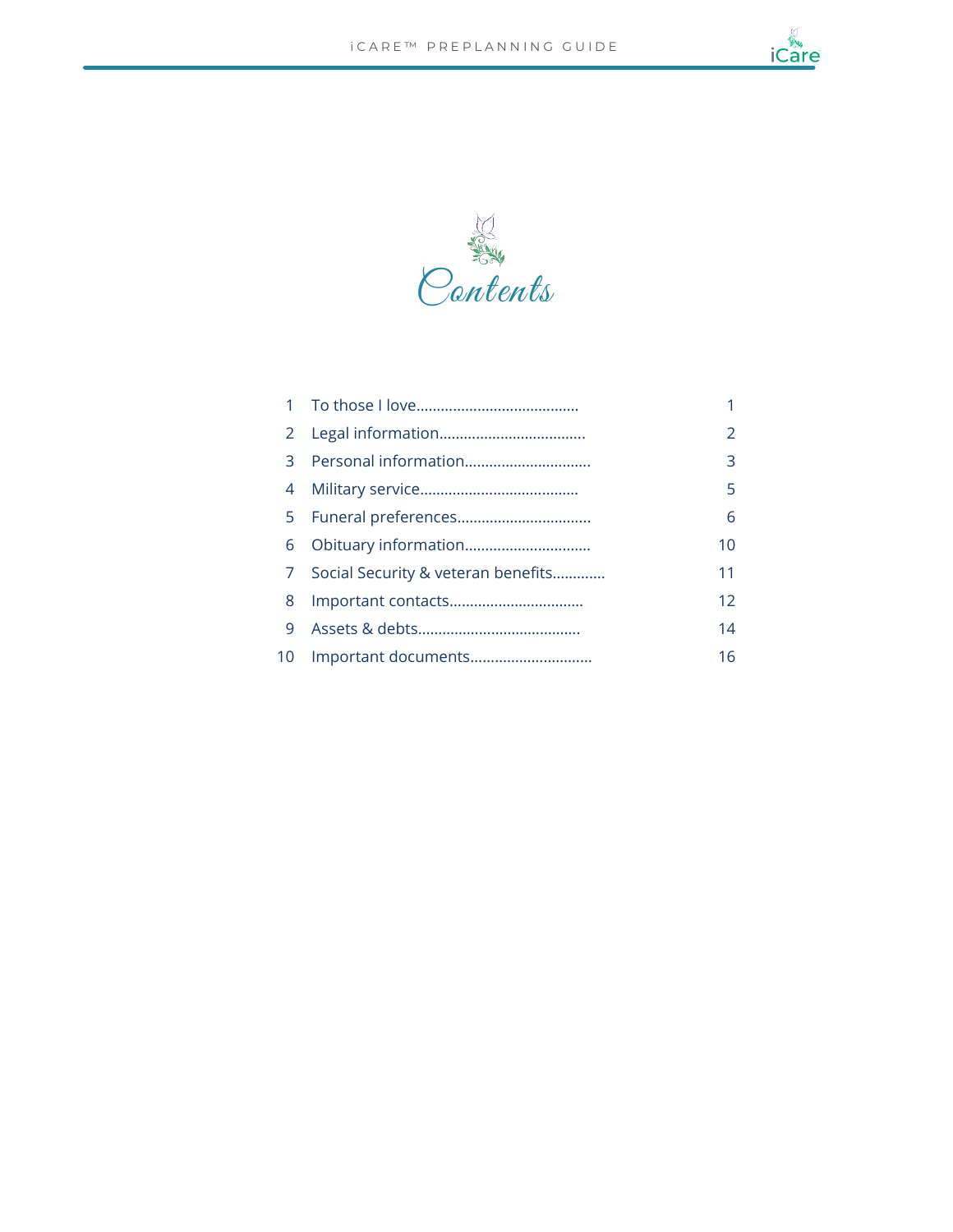



Dear loved ones,

The following information contains my final wishes upon my death. I hope it will avoid confusion or uncertainty, and serve as a source of reassurance. It is my hope that you'll honor my wishes as much as possible. Upon my death, please notify the following people:

PRINTED NAME

SIGNATURE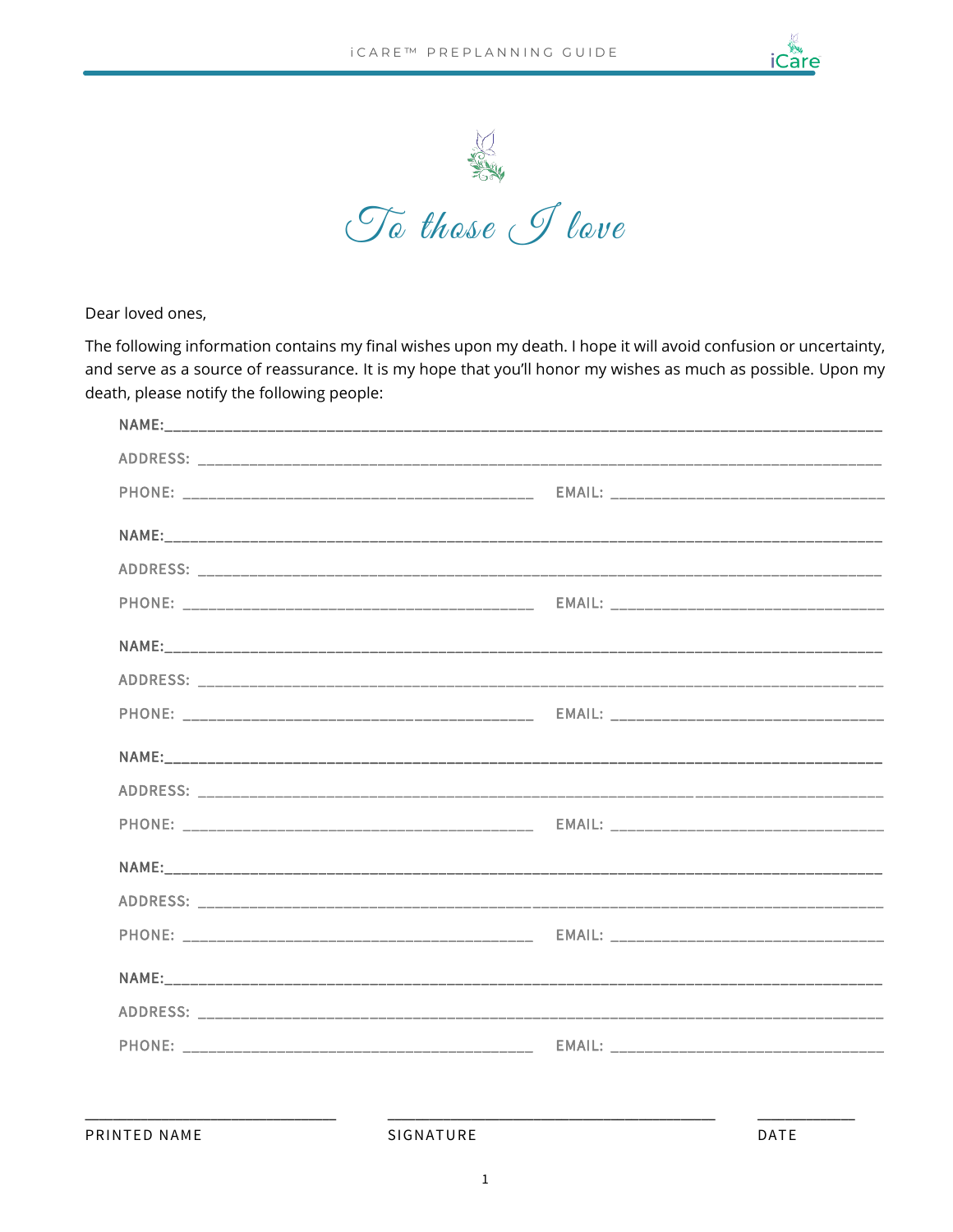



The following information is vital for the death certificate, which is filed and registered. Please complete the answers using legible print, or have someone complete it for you.

| <b>FULL LEGAL NAME:</b>                                            |  |  |  |                          |              |  |
|--------------------------------------------------------------------|--|--|--|--------------------------|--------------|--|
|                                                                    |  |  |  |                          |              |  |
|                                                                    |  |  |  |                          |              |  |
|                                                                    |  |  |  |                          |              |  |
| <b>BIRTH PLACE:</b>                                                |  |  |  |                          |              |  |
| <b>FATHER'S NAME:</b>                                              |  |  |  |                          |              |  |
| <b>MOTHER'S NAME:</b>                                              |  |  |  |                          | $\square$ NO |  |
| MARITAL STATUS: O MARRIED O WIDOWED O DIVORCED O LEGALLY SEPARATED |  |  |  |                          |              |  |
| <b>NAME OF SPOUSE:</b>                                             |  |  |  |                          |              |  |
| IF SPOUSE IS DECEASED, DATE OF DEATH: ___________________          |  |  |  |                          |              |  |
| <b>NAME OF SPOUSE:</b>                                             |  |  |  |                          |              |  |
| IF SPOUSE IS DECEASED, DATE OF DEATH: ___________________          |  |  |  |                          |              |  |
| <b>NAME OF SPOUSE:</b>                                             |  |  |  |                          |              |  |
| IF SPOUSE IS DECEASED, DATE OF DEATH: ____________________         |  |  |  |                          |              |  |
| <b>NAME OF CHILDREN:</b>                                           |  |  |  |                          |              |  |
|                                                                    |  |  |  |                          |              |  |
|                                                                    |  |  |  | DECEASED: ONO OYES DATE: |              |  |
|                                                                    |  |  |  |                          |              |  |
|                                                                    |  |  |  |                          |              |  |
|                                                                    |  |  |  | DECEASED: ONO OYES DATE: |              |  |
|                                                                    |  |  |  |                          |              |  |
|                                                                    |  |  |  |                          |              |  |
|                                                                    |  |  |  |                          |              |  |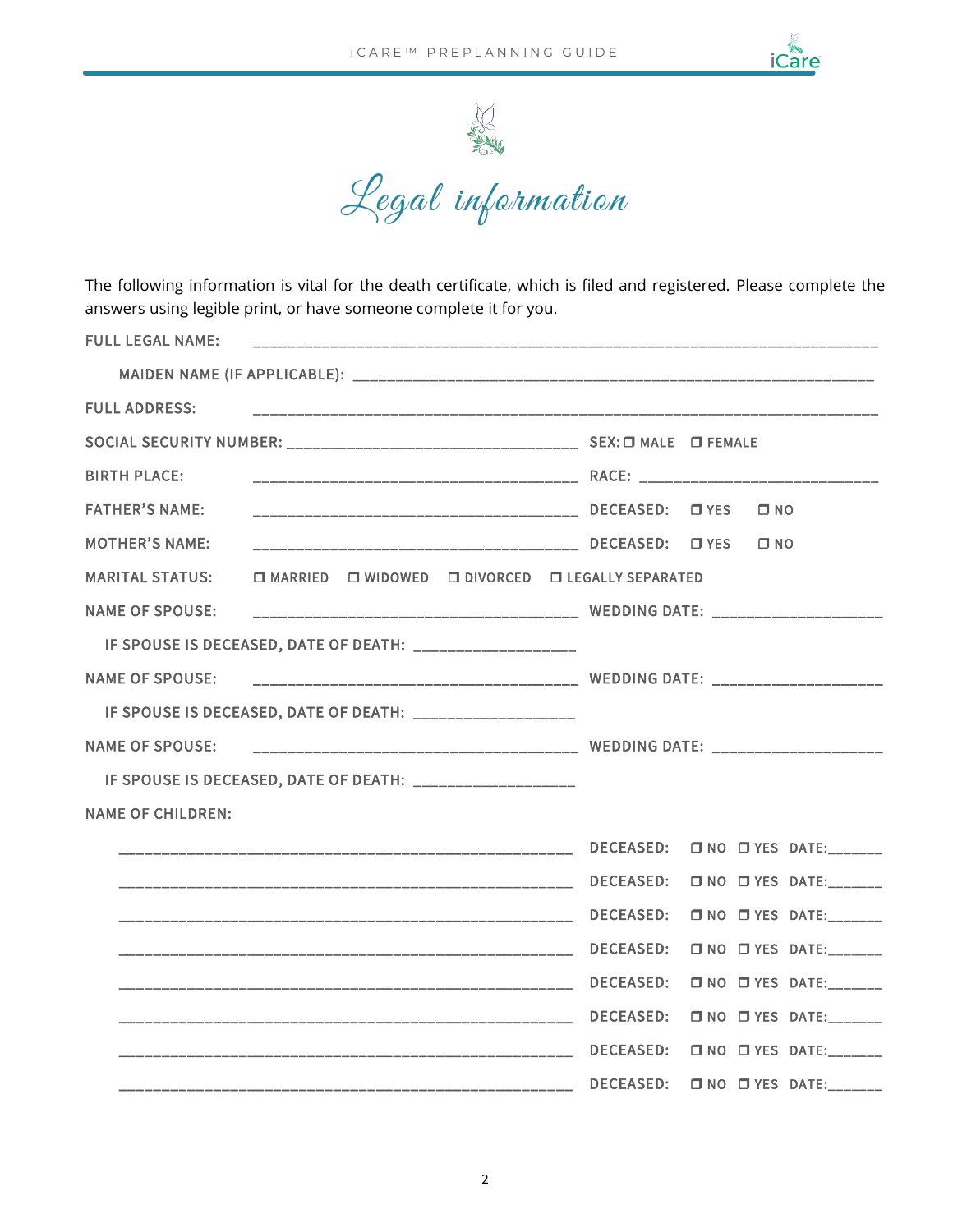



The following information is useful for the obituary and family archives. Please complete the answers using legible print, or have someone complete it for you.

| <b>EDUCATION:</b>                                         |  |
|-----------------------------------------------------------|--|
|                                                           |  |
| $\Box$ H.S. DIPLOMA $\Box$ G.E.D. $\Box$ DID NOT GRADUATE |  |
|                                                           |  |
|                                                           |  |
| <b>O SOME COLLEGE O TECHNICAL CERTIFICATION</b>           |  |
|                                                           |  |
|                                                           |  |
|                                                           |  |
|                                                           |  |
|                                                           |  |
| <b>OCCUPATION:</b>                                        |  |
|                                                           |  |
|                                                           |  |
|                                                           |  |
|                                                           |  |
|                                                           |  |
|                                                           |  |
|                                                           |  |
|                                                           |  |
|                                                           |  |

ADDITIONAL INFORMATION: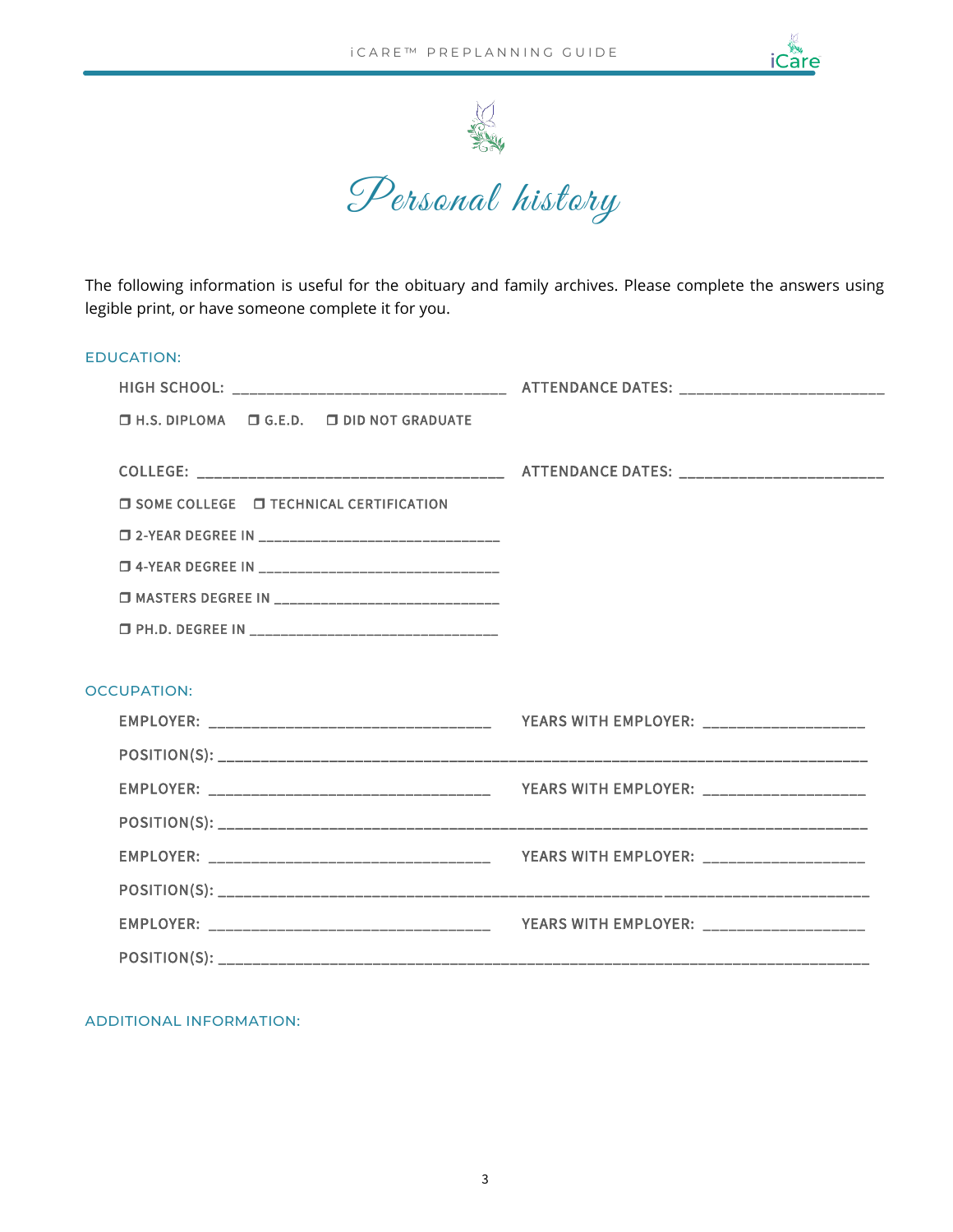

|                               | <b>MEMBERSHIPS &amp; CLUBS:</b>          |
|-------------------------------|------------------------------------------|
| YEARS: ______________________ | <b>ORGANIZATION:</b>                     |
| YEARS: ______________________ | <b>ORGANIZATION:</b>                     |
| YEARS: ______________________ | <b>ORGANIZATION:</b>                     |
| YEARS: _____________________  | <b>ORGANIZATION:</b>                     |
| YEARS: ______________________ | <b>ORGANIZATION:</b>                     |
|                               |                                          |
|                               | <b>CIVIC &amp; VOLUNTEER ACTIVITIES:</b> |
| YEARS: ______________________ |                                          |
| YEARS: ____________________   | <b>ORGANIZATION:</b>                     |
| YEARS: ____________________   | <b>ORGANIZATION:</b>                     |
| YEARS: ______________________ | <b>ORGANIZATION:</b>                     |
| YEARS: _____________________  | <b>ORGANIZATION:</b>                     |
|                               |                                          |
|                               | SIGNIFICANT LIFE ACCOMPLISHMENTS:        |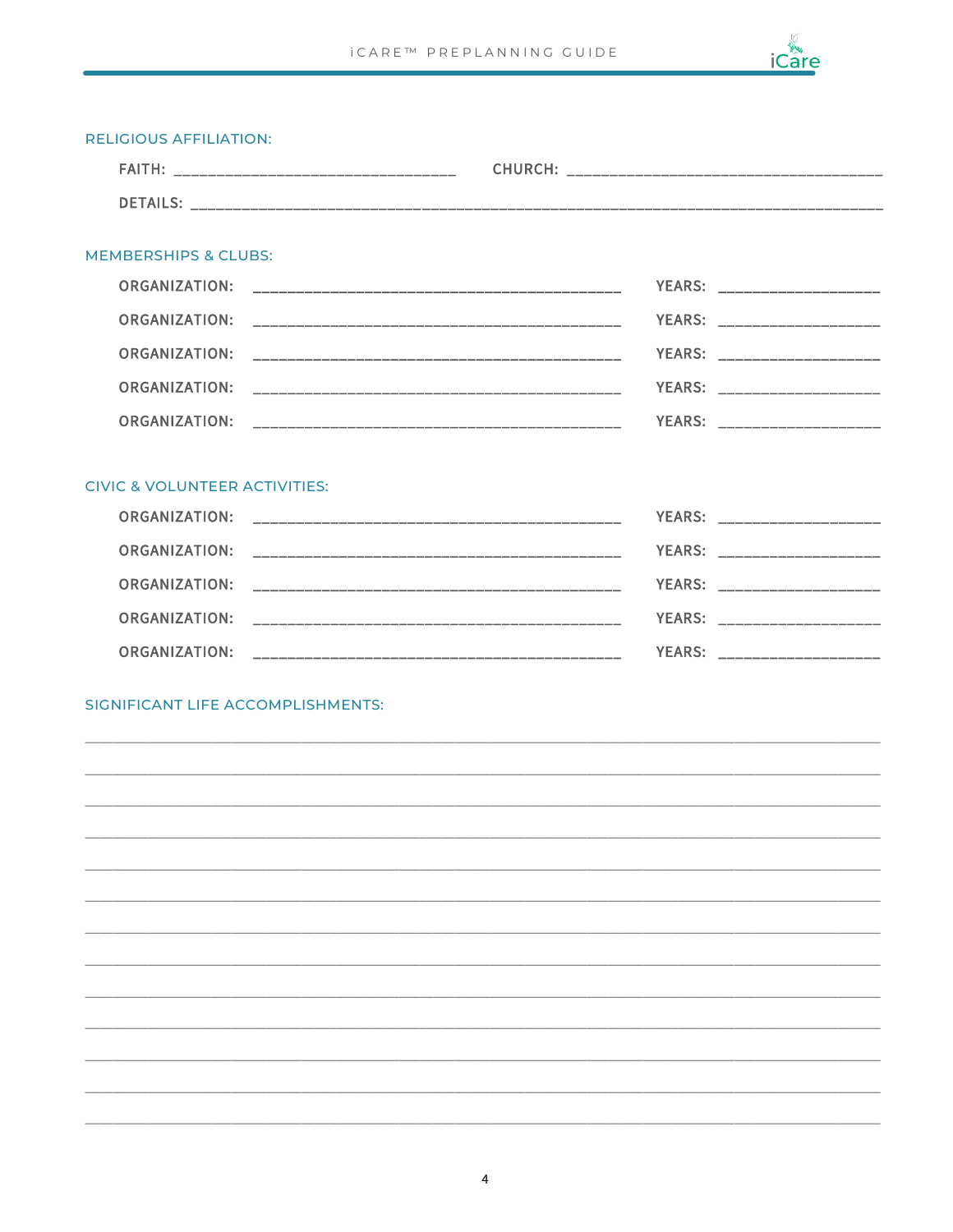



The following information is useful for the obituary and family archives. Please complete the answers using legible print, or have someone complete it for you.

ADDITIONAL INFORMATION: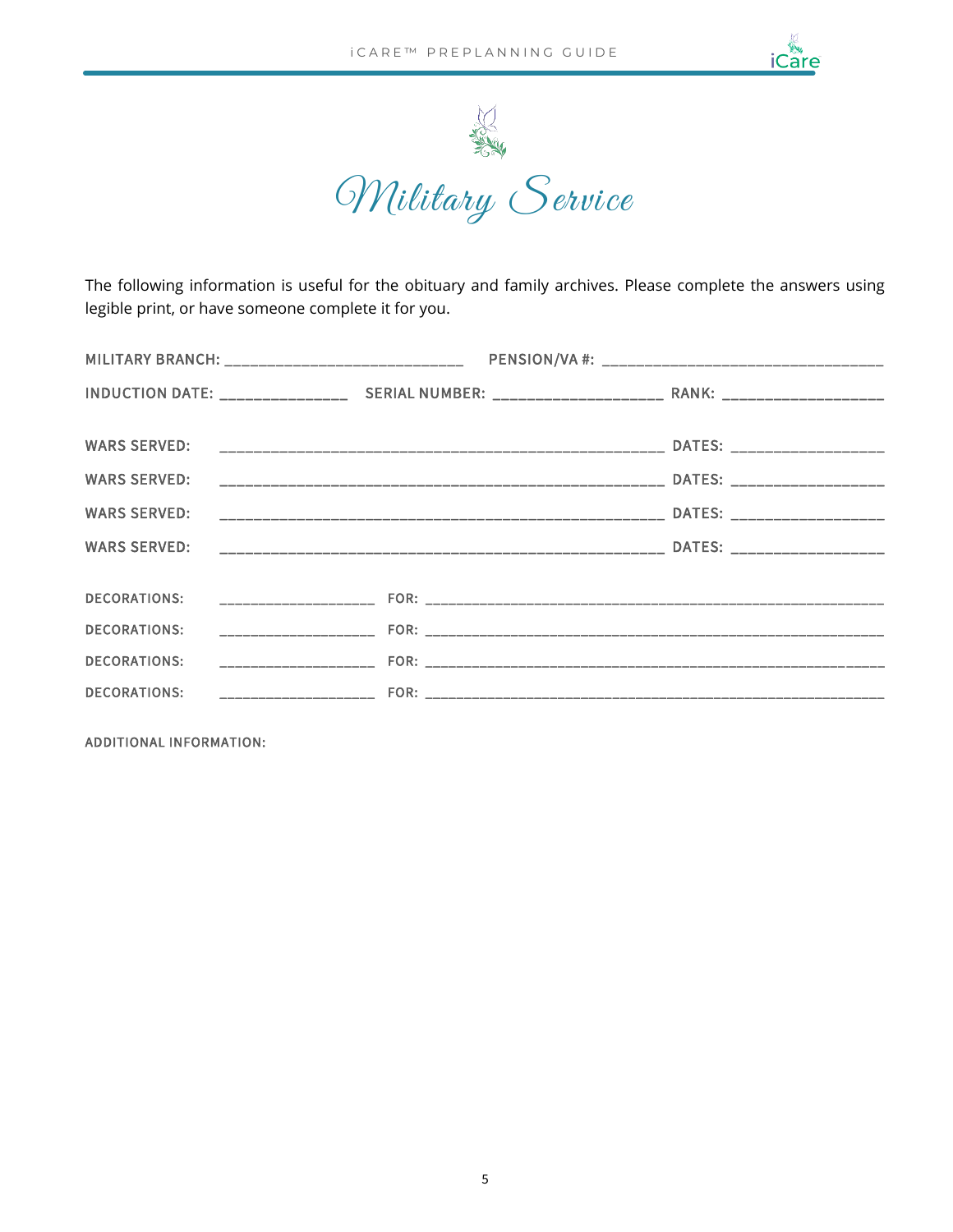



The following information is useful for your loved ones to know your wishes. Please complete the answers using legible print, or have someone complete it for you.

### DO YOU HAVE A FUNERAL PLAN IN PLACE?

| <b>THES. SEE BELOW.</b>                                         |  |
|-----------------------------------------------------------------|--|
|                                                                 |  |
|                                                                 |  |
|                                                                 |  |
|                                                                 |  |
|                                                                 |  |
| <b>INO. SEE PREFERENCES BELOW.</b>                              |  |
|                                                                 |  |
|                                                                 |  |
|                                                                 |  |
|                                                                 |  |
|                                                                 |  |
|                                                                 |  |
| <b>FUNERAL SERVICE PREFERENCES</b>                              |  |
| <b>I PREFER A SERVICE TO BE HELD AT THE FOLLOWING LOCATION:</b> |  |
|                                                                 |  |
|                                                                 |  |
|                                                                 |  |
|                                                                 |  |
|                                                                 |  |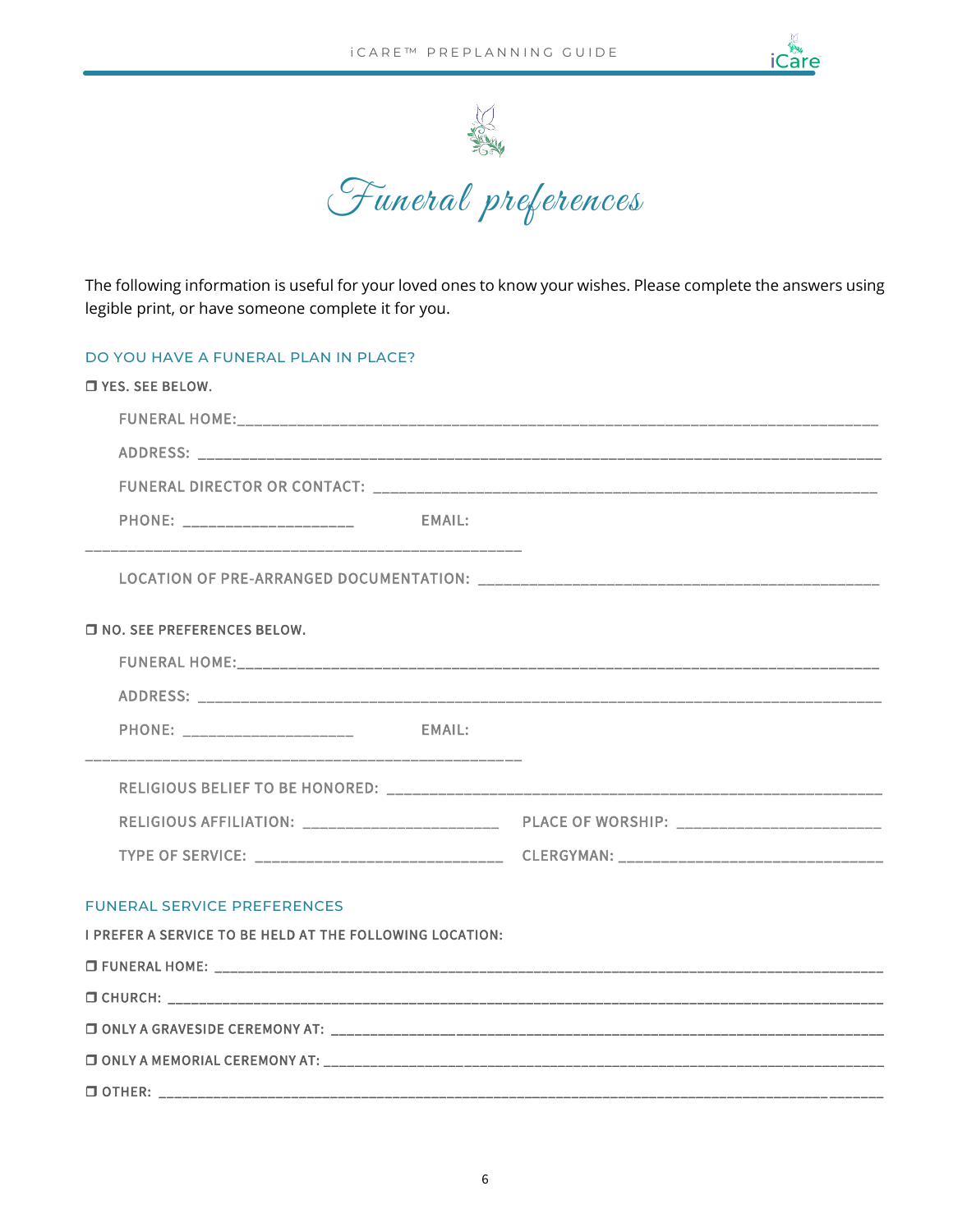

| <b>I PREFER THE FOLLOWING SERVICE ARRANGEMENTS:</b>                              |        |
|----------------------------------------------------------------------------------|--------|
|                                                                                  |        |
| <b>O VIEWING ONLY AT THE FUNERAL HOME PRIOR TO CEREMONY</b>                      |        |
| GLASSES TO BE WORN: □ YES □ NO GLASSES TO REMAIN WITH ME: □ YES □ NO             |        |
|                                                                                  |        |
| O OPEN CASKET VIEWING FOLLOWED BY BURIAL (see instructions for glasses above)    |        |
| O OPEN CASKET VIEWING FOLLOWED BY CREMATION (see instructions for glasses above) |        |
| <b>O CREMATION WITHOUT VIEWING</b>                                               |        |
| <b>O BURIAL WITHOUT VIEWING</b>                                                  |        |
| <b>O I HAVE NO BURIAL PREFERENCE</b>                                             |        |
| MY PREFERENCES REGARDING DISPOSAL OF MY BODY:                                    |        |
|                                                                                  |        |
| <b>O I HAVE A PURCHASED PLOT O I DON'T HAVE A PURCHASED PLOT</b>                 |        |
|                                                                                  |        |
| □ I HAVE A PURCHASED CRYPT □ I DON'T HAVE A PURCHASED CRYPT                      |        |
| <b>O I PREFER THAT MY CREMATED REMAINS BE INTERRED IN A:</b>                     |        |
|                                                                                  |        |
| $\Box$                                                                           | OTHER: |
| <b>O I WISH TO HAVE A HEADSTONE/MARKER</b>                                       |        |
|                                                                                  |        |
|                                                                                  |        |
|                                                                                  |        |
|                                                                                  |        |
|                                                                                  |        |
|                                                                                  |        |
|                                                                                  |        |

 $\square$  NO PREFERENCE FOR TYPE OF MARKER OR INSCRIPTION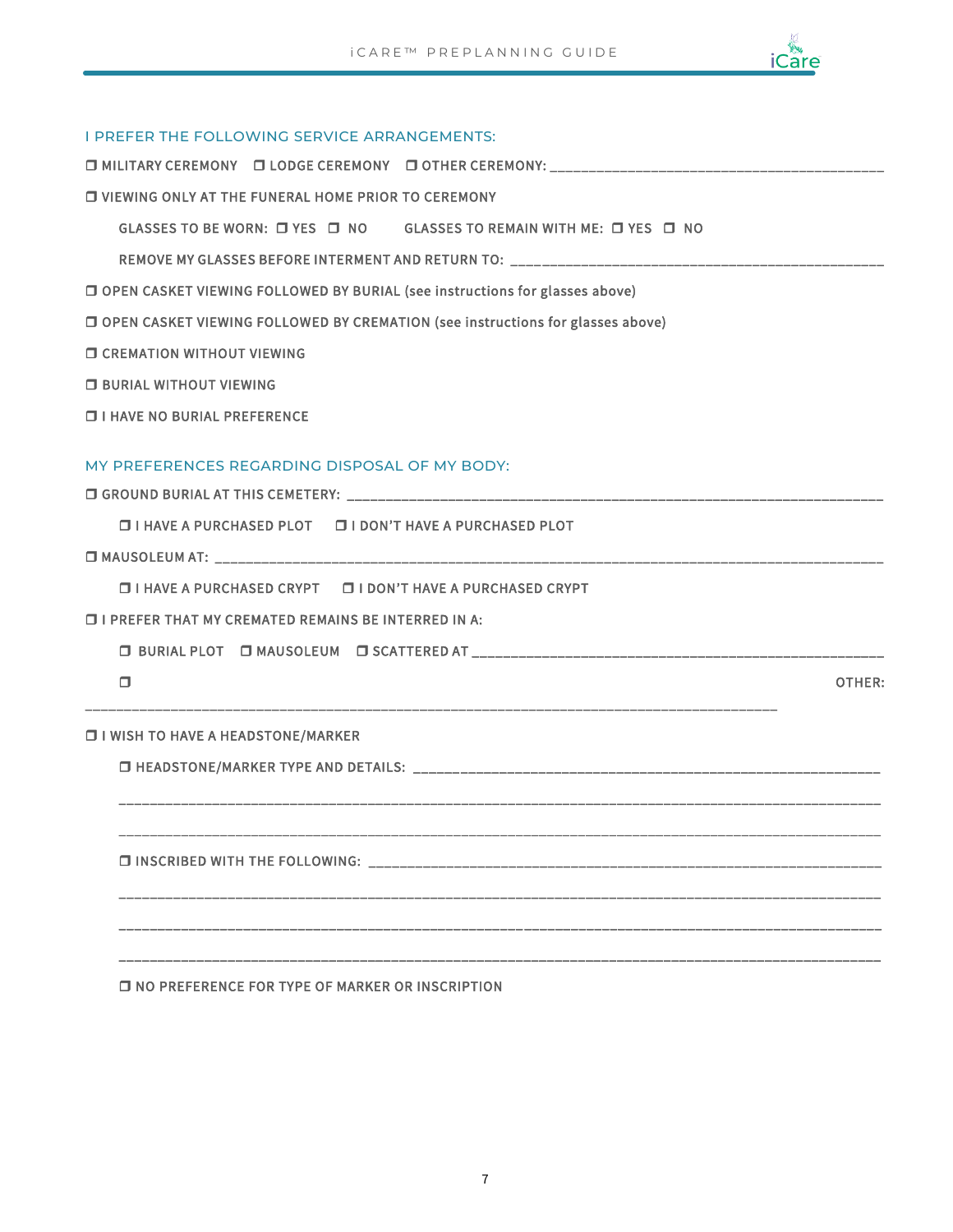

# I PREFER THE FOLLOWING CEREMONY ARRANGEMENTS:

| FLOWERS: <b>D</b> YES <b>D</b> NO                                                                   |
|-----------------------------------------------------------------------------------------------------|
| $\Box$ NO MUSIC                                                                                     |
| <b>O PRERECORDED MUSIC</b>                                                                          |
| SONG:                                                                                               |
| SONG:                                                                                               |
| SONG:                                                                                               |
|                                                                                                     |
| □ LIVE MUSIC □ SOLO □ DUET □ QUARTET □ CHOIR □ ORGAN □ PIANO □ OTHER: _____________________________ |
|                                                                                                     |
| SONG:                                                                                               |
| SONG:                                                                                               |
| SONG:                                                                                               |
| <b>O CONGREGATIONAL SINGING</b>                                                                     |
| SONG:                                                                                               |
| SONG:                                                                                               |
| SONG:                                                                                               |
|                                                                                                     |
| <b>O</b> READINGS:                                                                                  |
| □ BIBLE VERSES □ POETRY (attach to this plan) □ READINGS (attach to this plan)                      |
|                                                                                                     |
|                                                                                                     |
|                                                                                                     |
| <b>I PREFER THE FOLLOWING IN ATTENDANCE:</b>                                                        |
| $\Box$ IMMEDIATE FAMILY ONLY $\Box$ FAMILY AND FRIENDS $\Box$ PUBLIC $\Box$ NOTHING                 |
|                                                                                                     |
| <b>I PREFER THE FOLLOWING CASKETBEARERS:</b>                                                        |
|                                                                                                     |
|                                                                                                     |
|                                                                                                     |
|                                                                                                     |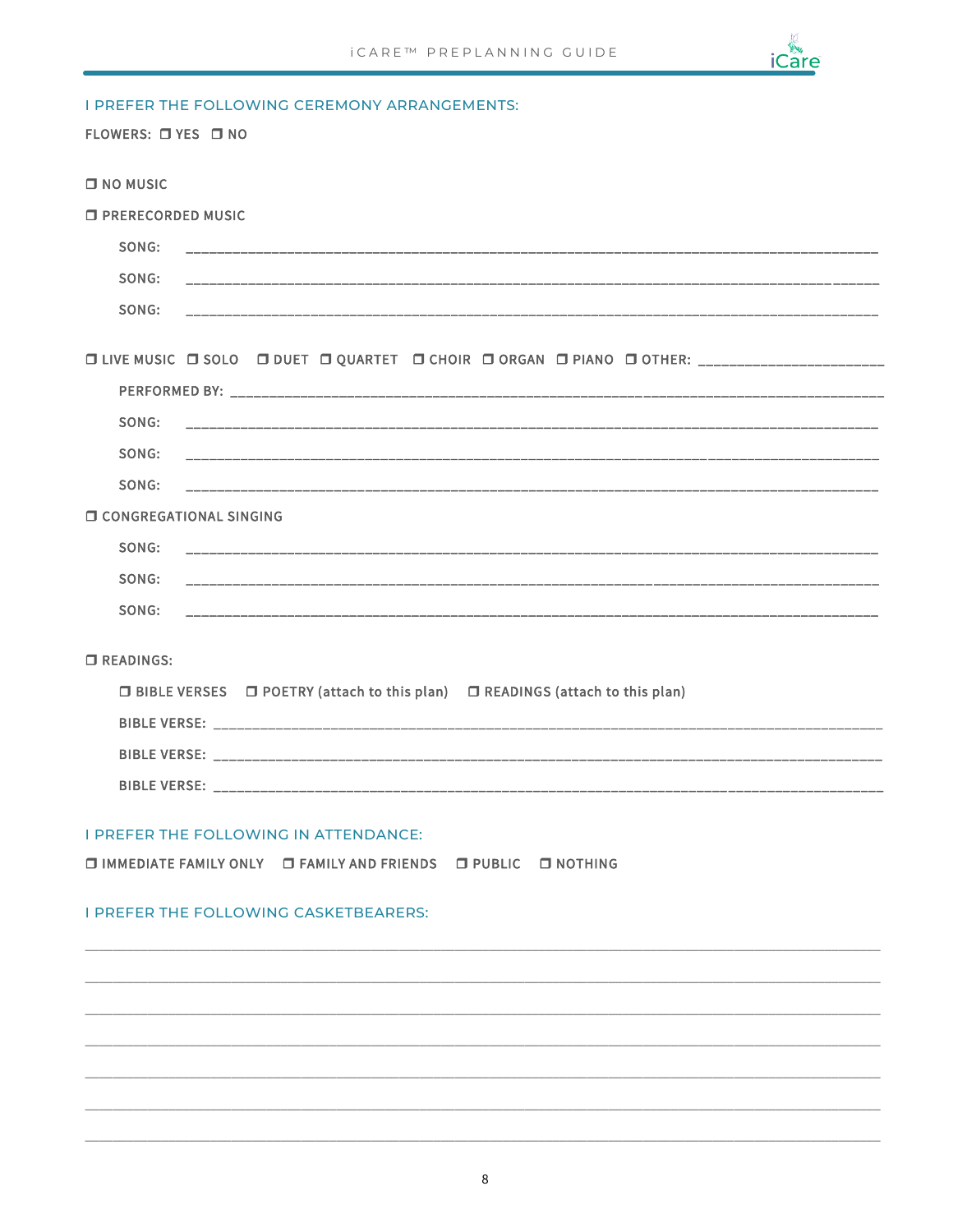

# **SUGGESTED MEMORIAL DONATIONS:**

I want my family and friends to know of my appreciation of the following organizations, ministries and charities:

| $\mathcal{L}$ |  |
|---------------|--|
| . ت           |  |
|               |  |

#### SPECIAL NOTES AND WISHES: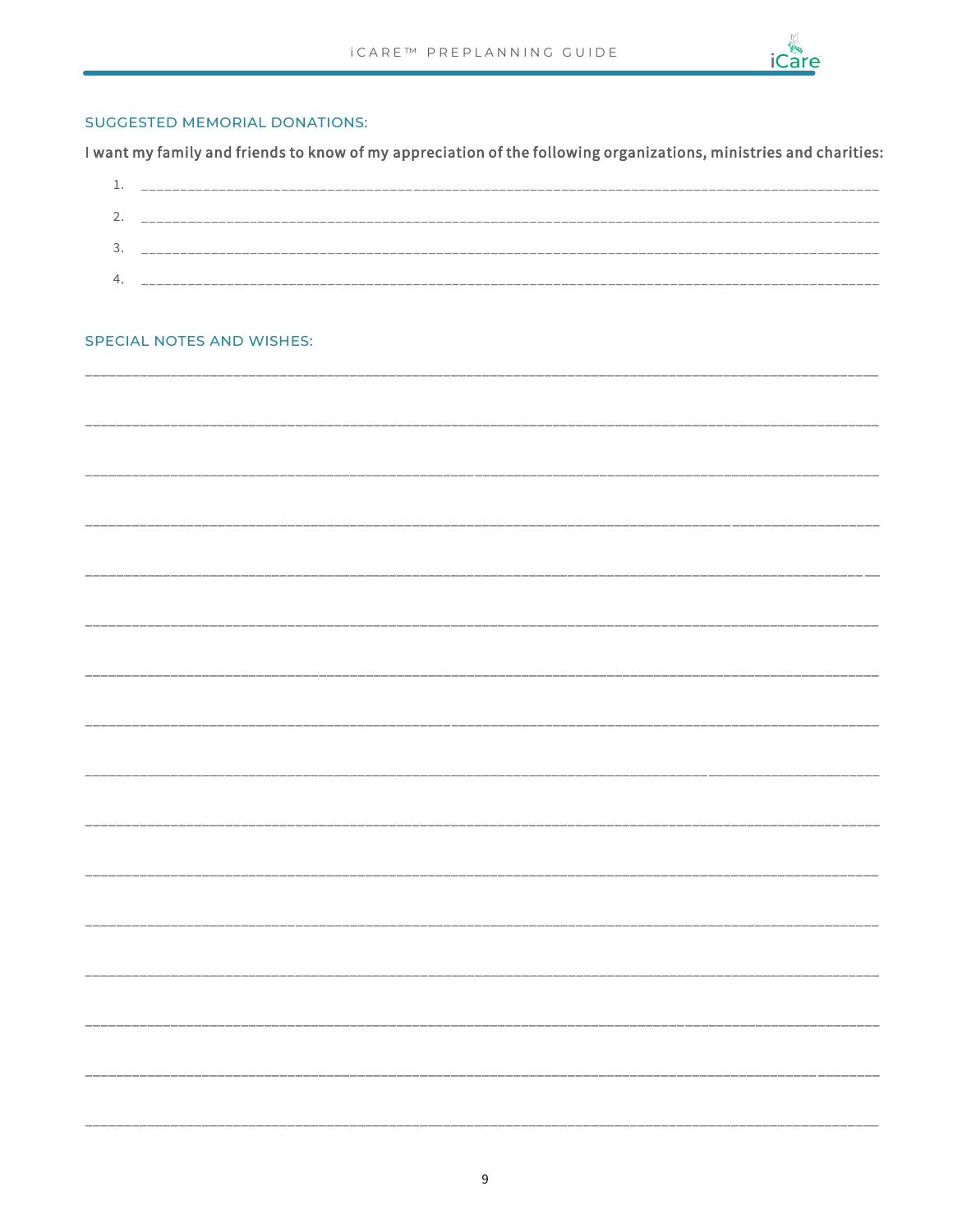



Son Endemand States

The following information is useful for your loved ones to write an obituary. Please complete the answers using legible print, or have someone complete it for you.

#### I WOULD LIKE THE FOLLOWING ITEMS MENTIONED IN MY OBITUARY:

| <b>SURVIVED BY:</b>                             |
|-------------------------------------------------|
|                                                 |
|                                                 |
|                                                 |
|                                                 |
|                                                 |
|                                                 |
|                                                 |
| <b>PRECEDED IN DEATH BY:</b>                    |
| NAME, RELATIONSHIP                              |
| NAME, RELATIONSHIP                              |
| NAME, RELATIONSHIP                              |
| NAME, RELATIONSHIP                              |
| <b>NAME, RELATIONSHIP</b>                       |
| <b>MILITARY SERVICE:</b>                        |
| PERSONAL INTEREST/HOBBIES:                      |
|                                                 |
|                                                 |
| CLUBS/LODGES/MEMBERSHIPS:                       |
|                                                 |
|                                                 |
| <b>SPECIAL ACHIEVEMENTS &amp; RECOGNITIONS:</b> |
|                                                 |
|                                                 |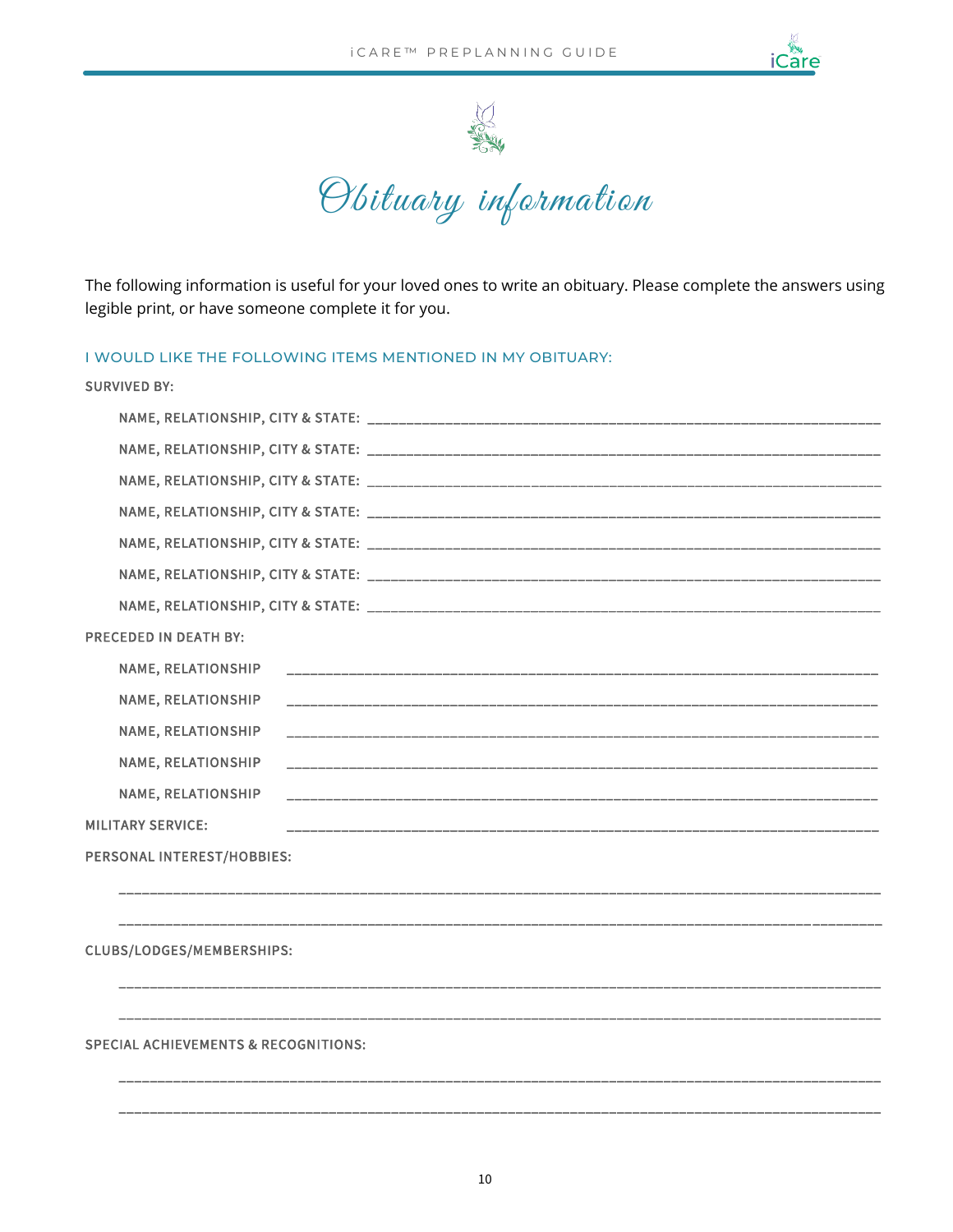



Social Security & Veteran Benefits

The following information is useful for receiving surviving benefits. Please complete the answers using legible print, or have someone complete it for you.

| <b>FULL ADDRESS:</b> |
|----------------------|
|                      |
|                      |
|                      |

FOR FURTHER INFORMATION, CONTACT THE SOCIAL SECURITY ADMINISTRATION AT 1 -800-772-1213.

### TO RECEIVE BENEFITS, YOU WILL NEED:

- **DEATH CERTIFICATE**
- **O MARRIAGE CERTIFICATE**
- CHILDREN'S BIRTH CERTIFICATES
- **U YOUR SOCIAL SECURITY CARD**
- **D** YOUR SPOUSE'S SOCIAL SECURITY CARD

TOTAL WAGES PAID ON W-2, 1099 FORMS OR SCHEDULE C FROM THE PRECEDING YEAR'S INCOME TAX RETURN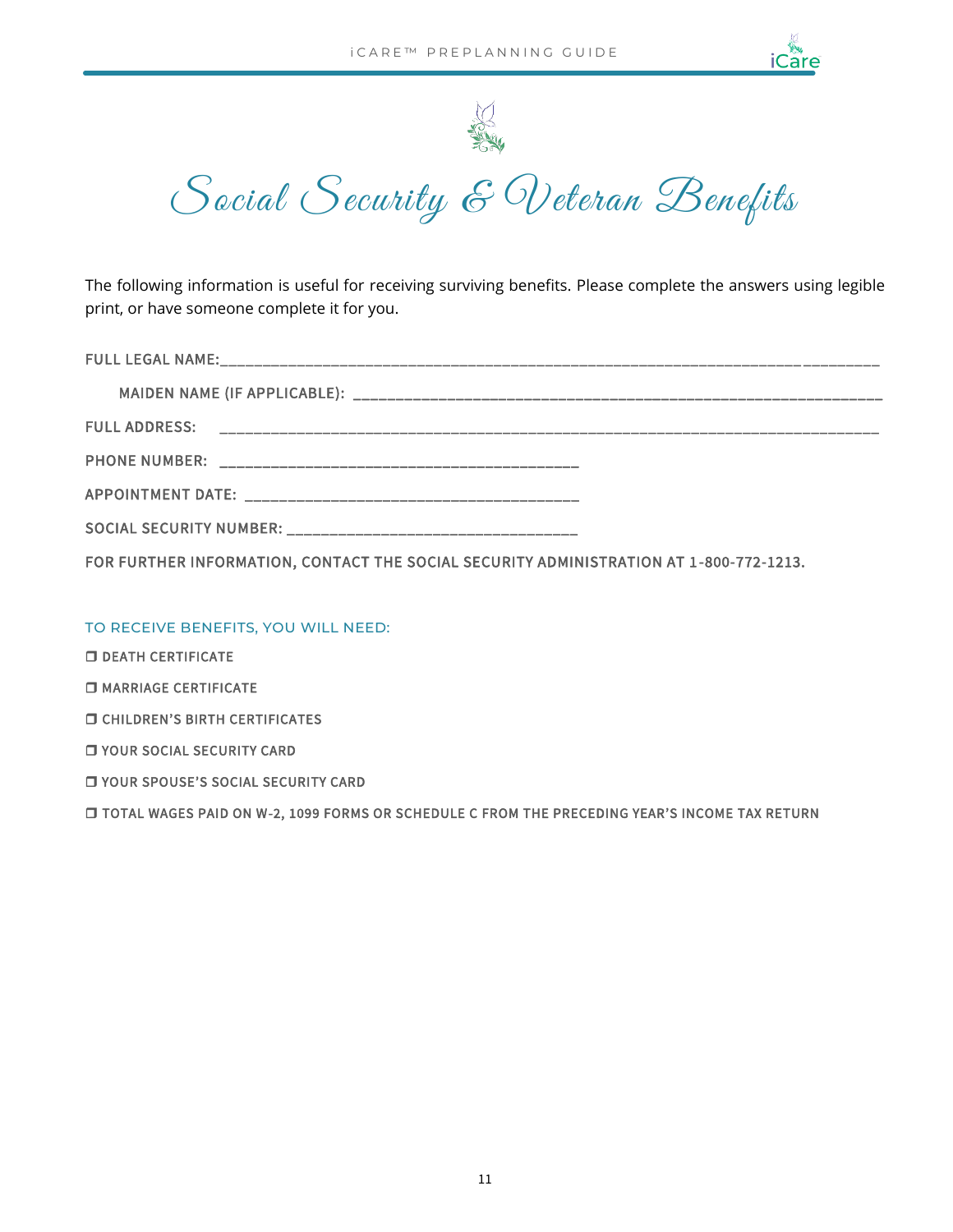



The following information is useful for your loved ones to know who to contact if they have questions. Please complete the answers using legible print, or have someone complete it for you.

| <b>ATTORNEY</b>             |  |
|-----------------------------|--|
|                             |  |
|                             |  |
|                             |  |
| <b>EXECUTOR</b>             |  |
|                             |  |
|                             |  |
|                             |  |
| <b>ACCOUNTANT</b>           |  |
|                             |  |
|                             |  |
|                             |  |
| <b>FINANCIAL CONSULTANT</b> |  |
|                             |  |
|                             |  |
|                             |  |
| <b>PRIMARY PHYSICIAN</b>    |  |
|                             |  |
|                             |  |
| <b>PHONE:</b>               |  |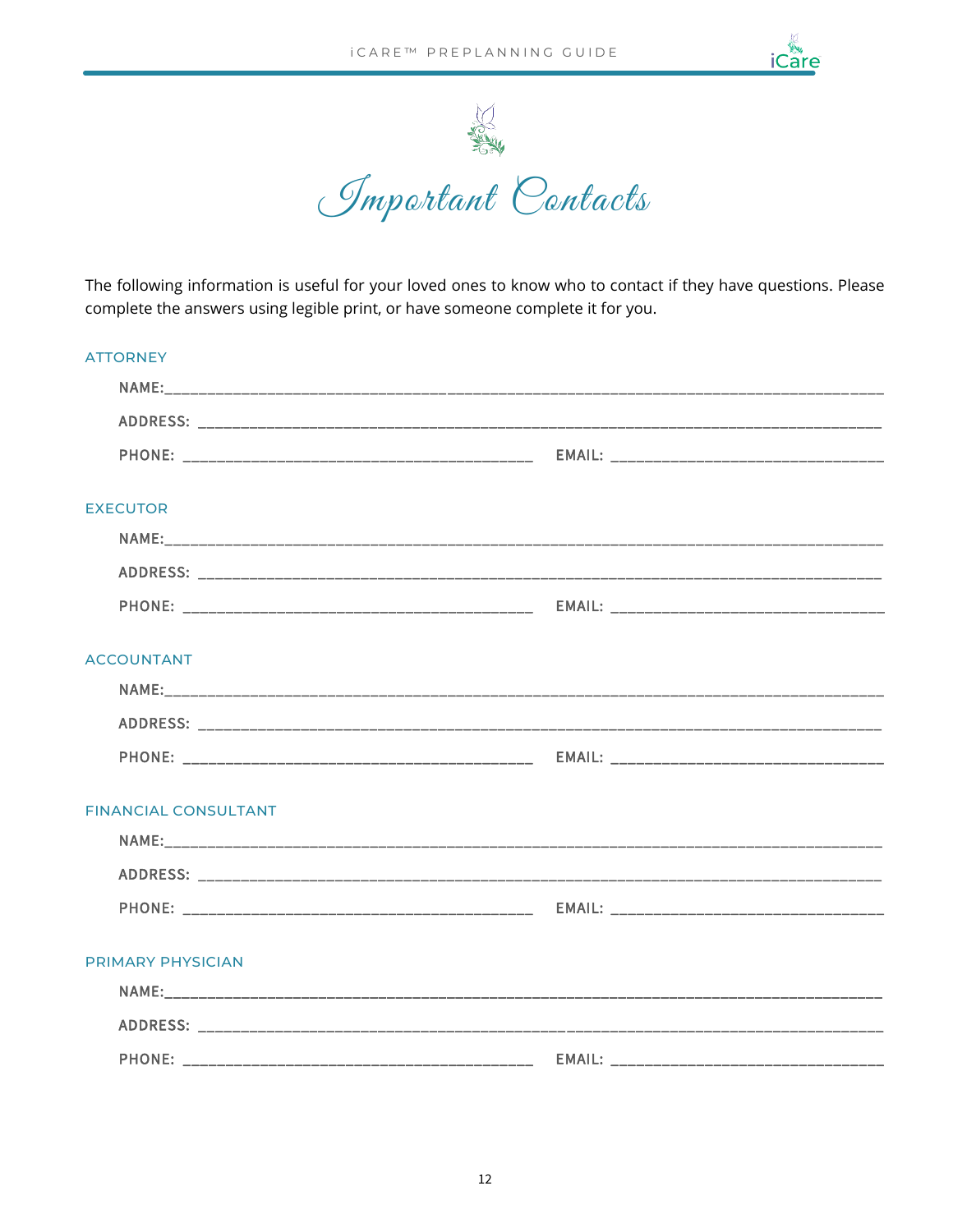

İCARE™ PREPLANNING GUIDE

| <b>BANK</b>               |                                        |
|---------------------------|----------------------------------------|
|                           |                                        |
|                           |                                        |
|                           |                                        |
|                           |                                        |
|                           |                                        |
|                           |                                        |
|                           |                                        |
|                           |                                        |
|                           |                                        |
|                           |                                        |
|                           |                                        |
|                           |                                        |
| <b>LIFE INSURANCE</b>     |                                        |
|                           |                                        |
|                           |                                        |
|                           |                                        |
| <b>PENSION/UNION PLAN</b> |                                        |
|                           | POLICY # _____________________________ |
|                           |                                        |
|                           |                                        |
|                           |                                        |
|                           |                                        |
|                           |                                        |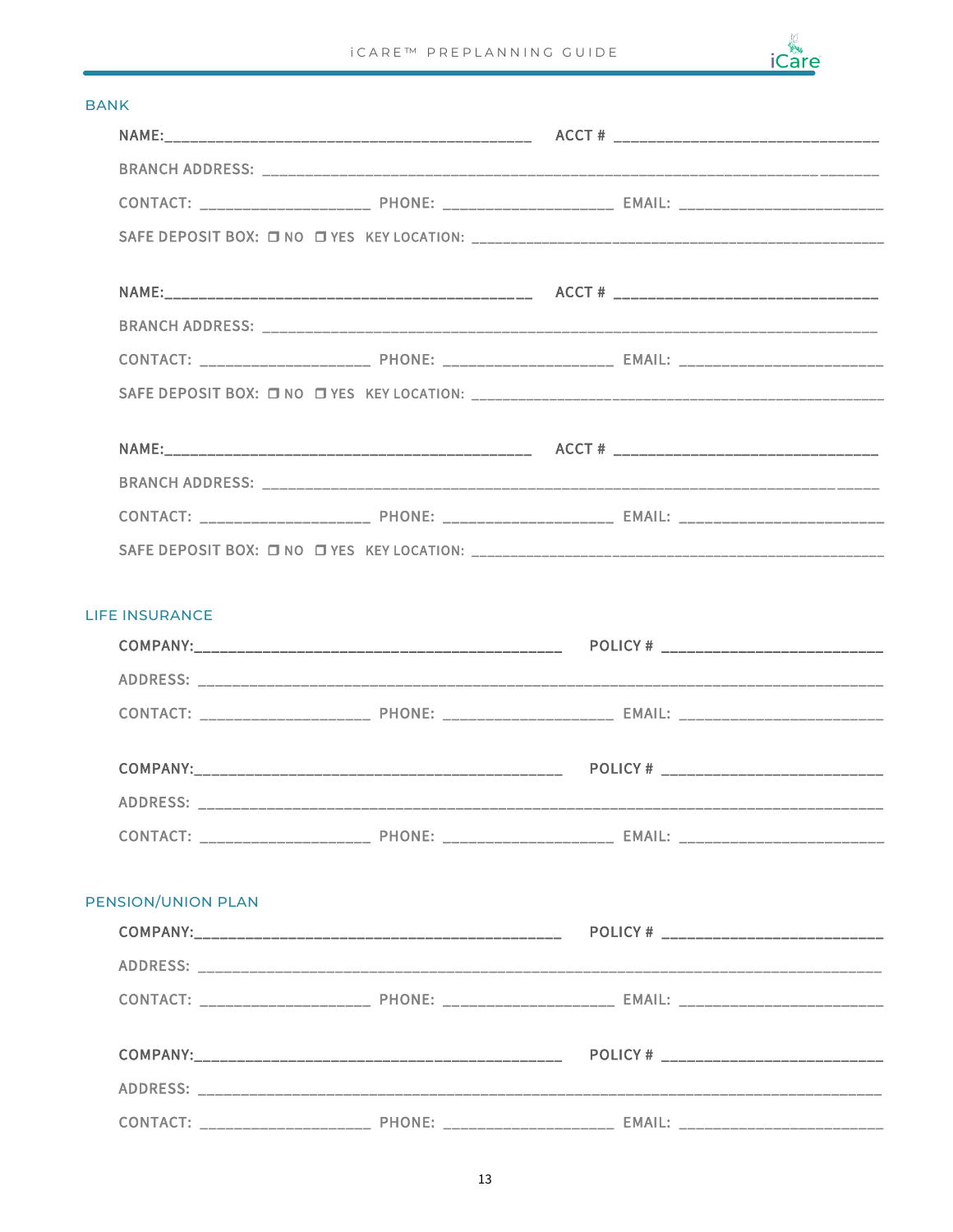



The following information is useful for your loved ones to know. Please complete the answers using legible print, or have someone complete it for you.

| <b>REAL ESTATE BROKER</b>                 |  |
|-------------------------------------------|--|
|                                           |  |
|                                           |  |
|                                           |  |
| <b>PROPERTY OWNED</b>                     |  |
|                                           |  |
|                                           |  |
|                                           |  |
|                                           |  |
|                                           |  |
|                                           |  |
| <b>RETIREMENT ACCOUNTS &amp; BENEFITS</b> |  |
|                                           |  |
|                                           |  |
|                                           |  |
|                                           |  |
|                                           |  |
|                                           |  |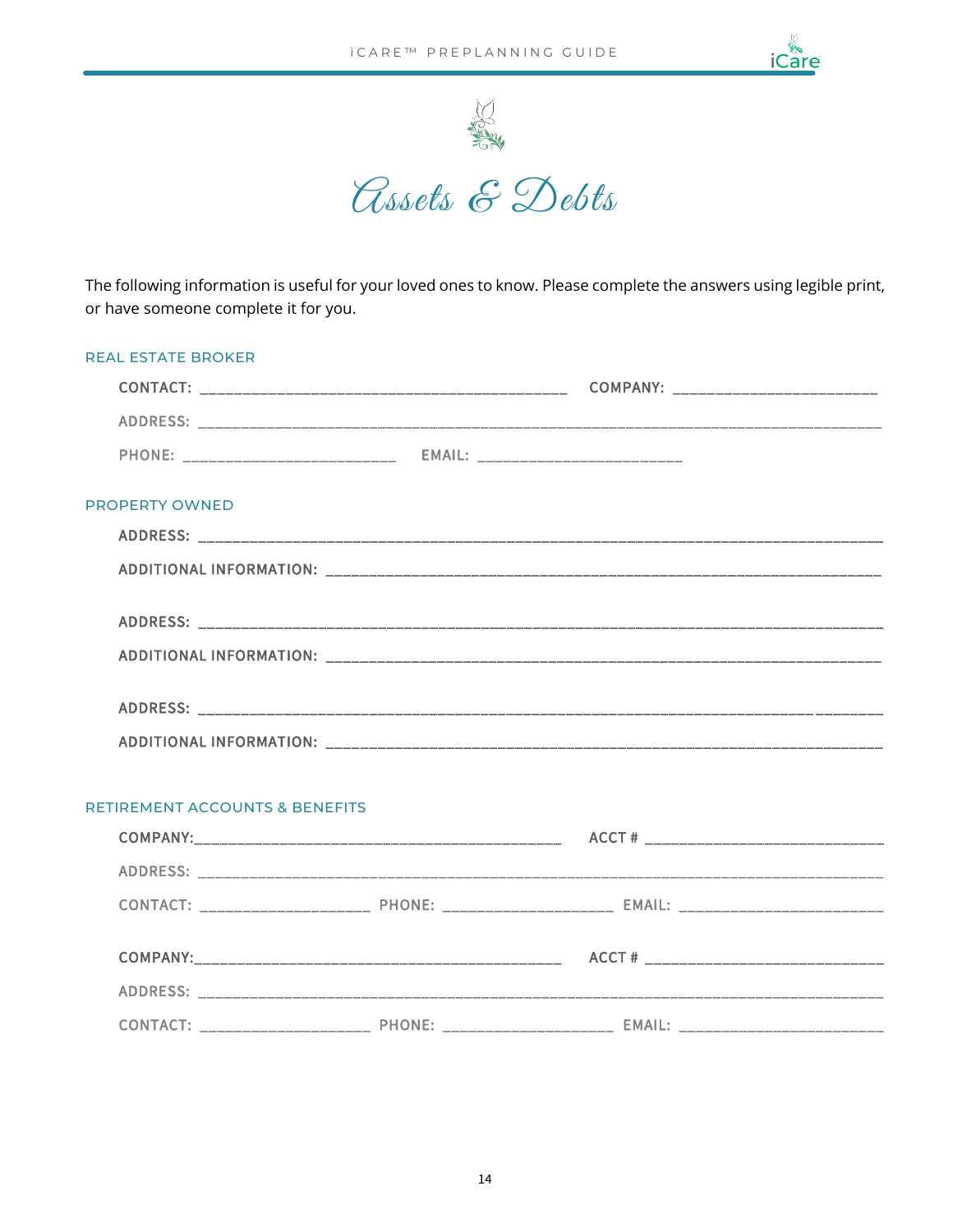

|              |  | TYPE: DIVISA DIMASTER CARD DI AMERICAN EXPRESS DI DISCOVER |  |
|--------------|--|------------------------------------------------------------|--|
|              |  |                                                            |  |
|              |  |                                                            |  |
|              |  |                                                            |  |
|              |  | TYPE: DIVISA DIMASTER CARD DI AMERICAN EXPRESS DI DISCOVER |  |
|              |  |                                                            |  |
|              |  |                                                            |  |
|              |  | TYPE: □ VISA □ MASTER CARD □ AMERICAN EXPRESS □ DISCOVER   |  |
|              |  |                                                            |  |
|              |  |                                                            |  |
|              |  |                                                            |  |
|              |  | TYPE: □ VISA □ MASTER CARD □ AMERICAN EXPRESS □ DISCOVER   |  |
|              |  |                                                            |  |
|              |  |                                                            |  |
|              |  |                                                            |  |
|              |  | TYPE: U VISA U MASTER CARD U AMERICAN EXPRESS U DISCOVER   |  |
|              |  |                                                            |  |
|              |  |                                                            |  |
| <b>DEBTS</b> |  |                                                            |  |
|              |  |                                                            |  |
|              |  |                                                            |  |
|              |  |                                                            |  |
|              |  |                                                            |  |
|              |  |                                                            |  |
|              |  |                                                            |  |
|              |  |                                                            |  |
|              |  |                                                            |  |
|              |  |                                                            |  |
|              |  |                                                            |  |

### **CREDIT CARDS**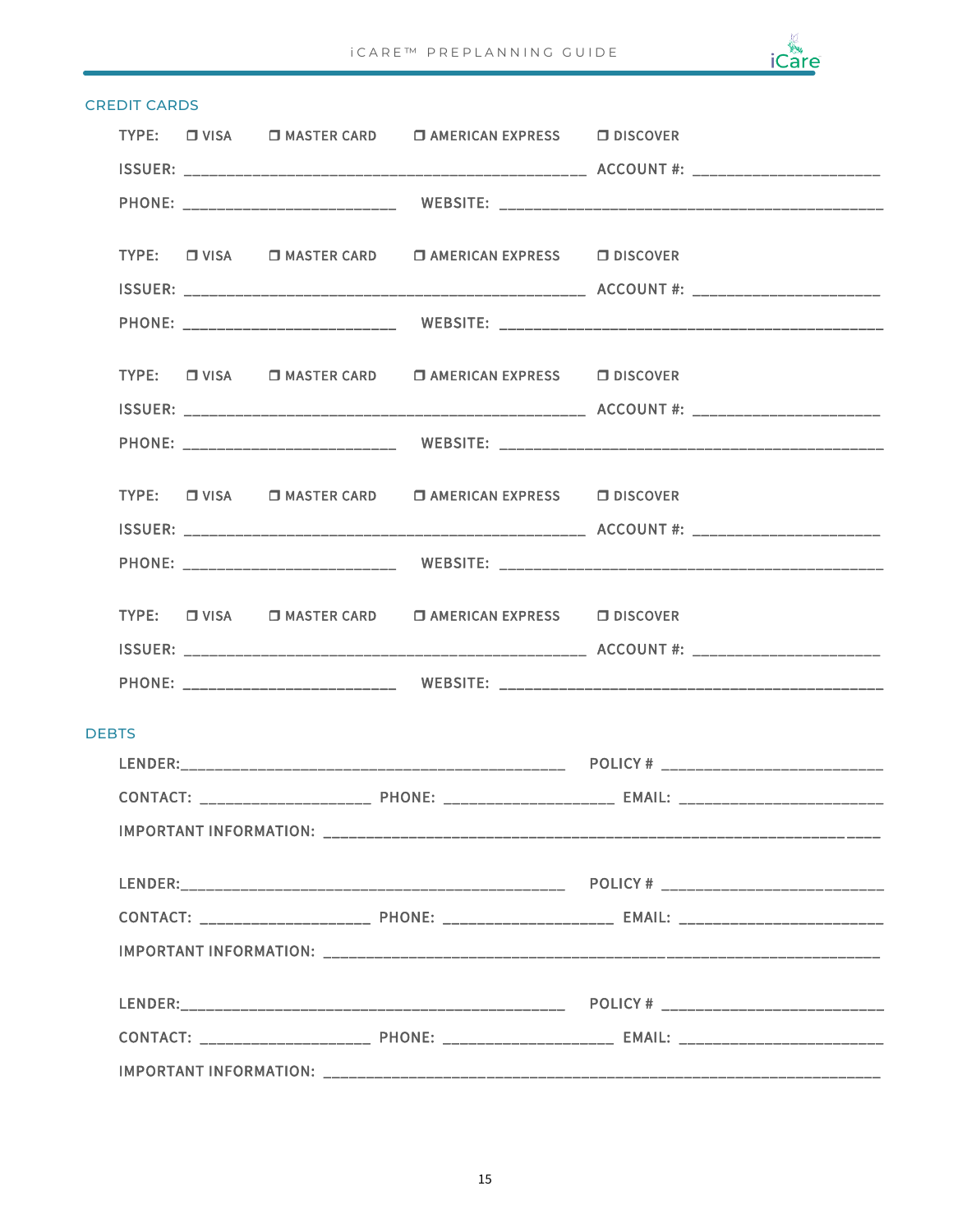



The following information is useful for your loved ones to know where to find important documents. Please complete the answers using legible print, or have someone complete it for you.

#### INCOME TAX RETURNS

| <b>AUTO/BOAT/MOTORCYCLE REGISTRATIONS</b> |  |
|-------------------------------------------|--|
|                                           |  |
| <b>WILL</b>                               |  |
|                                           |  |
|                                           |  |
|                                           |  |
|                                           |  |
| <b>BIRTH CERTIFICATE</b>                  |  |
|                                           |  |
| <b>MARRIAGE CERTIFICATE</b>               |  |
|                                           |  |
| <b>OTHER IMPORTANT DOCUMENTS</b>          |  |
|                                           |  |
|                                           |  |
|                                           |  |
|                                           |  |
|                                           |  |
|                                           |  |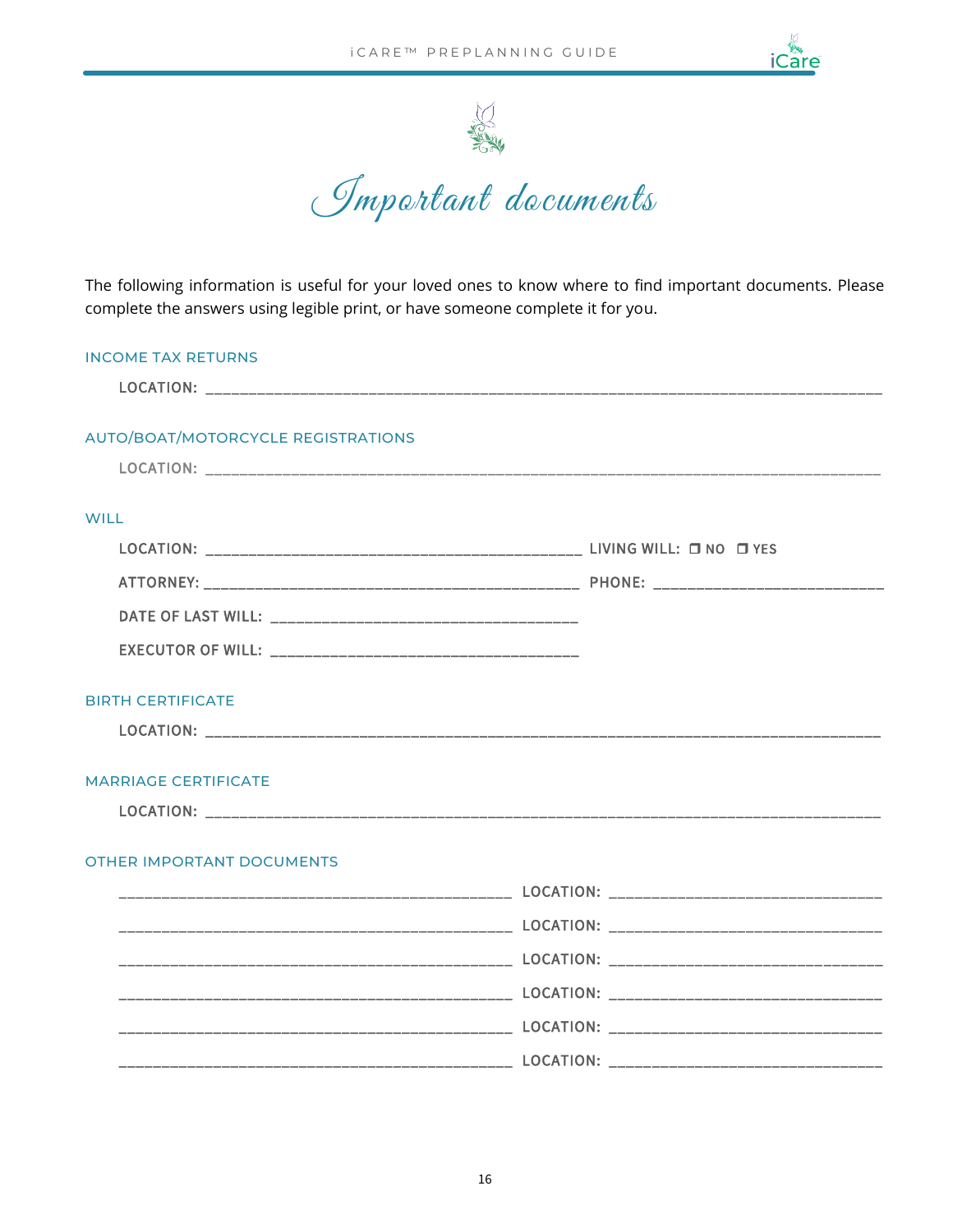

OTHER WISHES, DETAILS & FINAL THOUGHTS:

| -                        |
|--------------------------|
| -----                    |
| _____                    |
| -----                    |
| $----$                   |
| _________                |
| -                        |
| $\overline{\phantom{0}}$ |
|                          |